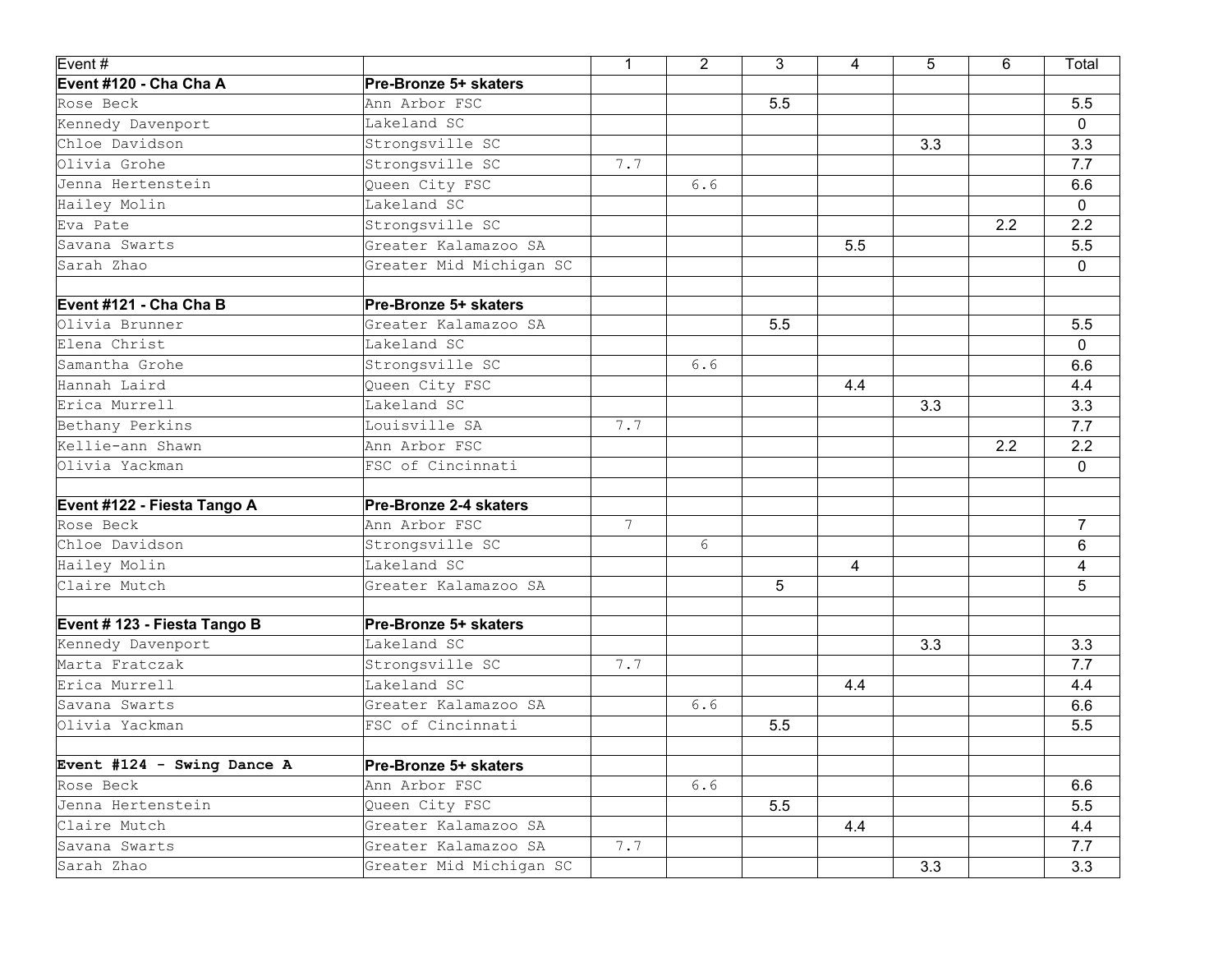| $E$ vent#                      |                         | $\mathbf{1}$    | $\overline{2}$ | $\overline{3}$ | 4   | 5   | 6   | Total          |
|--------------------------------|-------------------------|-----------------|----------------|----------------|-----|-----|-----|----------------|
|                                |                         |                 |                |                |     |     |     |                |
| Event #125 - Swing Dance B     | Pre-Bronze 2-4 skaters  |                 |                |                |     |     |     |                |
| Olivia Brunner                 | Greater Kalamazoo SA    | $7\overline{ }$ |                |                |     |     |     | $\overline{7}$ |
| Hannah Laird                   | Queen City FSC          |                 | 6              |                |     |     |     | 6              |
| Bethany Perkins                | Louisville SA           |                 |                |                | 4   |     |     | 4              |
| Olivia Yackman                 | FSC of Cincinnati       |                 |                | 5              |     |     |     | 5              |
| Event #131 - Willow Waltz      | Bronze 5+ skaters       |                 |                |                |     |     |     |                |
| Marta Fratczak                 | Strongsville SC         |                 | 7.7            |                |     |     |     | 7.7            |
| Claire Mutch                   | Greater Kalamazoo SA    |                 |                |                | 5.5 |     |     | 5.5            |
| Rebekah Postic                 | Detroit SC              |                 |                |                |     |     |     | $\Omega$       |
| Pamela Schaible                | Queen City FSC          |                 |                |                |     |     | 3.3 | 3.3            |
| Wendy Simpson                  | Indiana/World SA        |                 |                |                |     | 4.4 |     | 4.4            |
| Evan Solis                     | Greater Mid-michigan SC | 8.8             |                |                |     |     |     | 8.8            |
| Haley Williams                 | Greater Kalamazoo SA    |                 |                | 6.6            |     |     |     | 6.6            |
| Event #132 - Hickory Hoedown A | Bronze 5+ skaters       |                 |                |                |     |     |     |                |
| Rose Beck                      | Ann Arbor FSC           |                 | 7.7            |                |     |     |     | 7.7            |
| Sarah Brizzolara               | FSC of Cincinnati       |                 |                |                |     | 4.4 |     | 4.4            |
| Madeline Crandle               | Greater Kalamazoo SA    |                 |                |                |     |     | 3.3 | 3.3            |
| Sophie Cucci                   | Greater Kalamazoo SA    | $8.8$           |                |                |     |     |     | 8.8            |
| Marta Fratczak                 | Strongsville SC         |                 |                |                | 5.5 |     |     | 5.5            |
| Heather Morton                 | Western Mass FSC        |                 |                |                |     |     |     | 0              |
| Rebekah Postic                 | Detroit SC              |                 |                |                |     |     |     | $\Omega$       |
| Mabel Redondo                  | Ann Arbor FSC           |                 |                | 6.6            |     |     |     | 6.6            |
| Event #133 - Hickory Hoedown B | Bronze 5+ skaters       |                 |                |                |     |     |     |                |
| Chloe Davidson                 | Strongsville SC         |                 |                |                | 5.5 |     |     | 5.5            |
| Wolfgang Ebersole              | Ann Arbor FSC           | 8.8             |                |                |     |     |     | 8.8            |
| Kara Klomparens                | Greater Kalamazoo SA    |                 |                |                |     | 4.4 |     | 4.4            |
| Sarah Moreau                   | Greater Kalamazoo SA    |                 |                |                |     |     | 3.3 | 3.3            |
| Andrew Murvar                  | New Edge FSC            |                 |                |                |     |     |     | 0              |
| Mary Virginia Shook            | Louisville SA           |                 | 7.7            |                |     |     |     | 7.7            |
| Wendy Simpson                  | Indiana/World SA        |                 |                |                |     |     |     | 0              |
| Evan Solis                     | Greater Mid-michigan SC |                 |                | 6.6            |     |     |     | 6.6            |
|                                |                         |                 |                |                |     |     |     |                |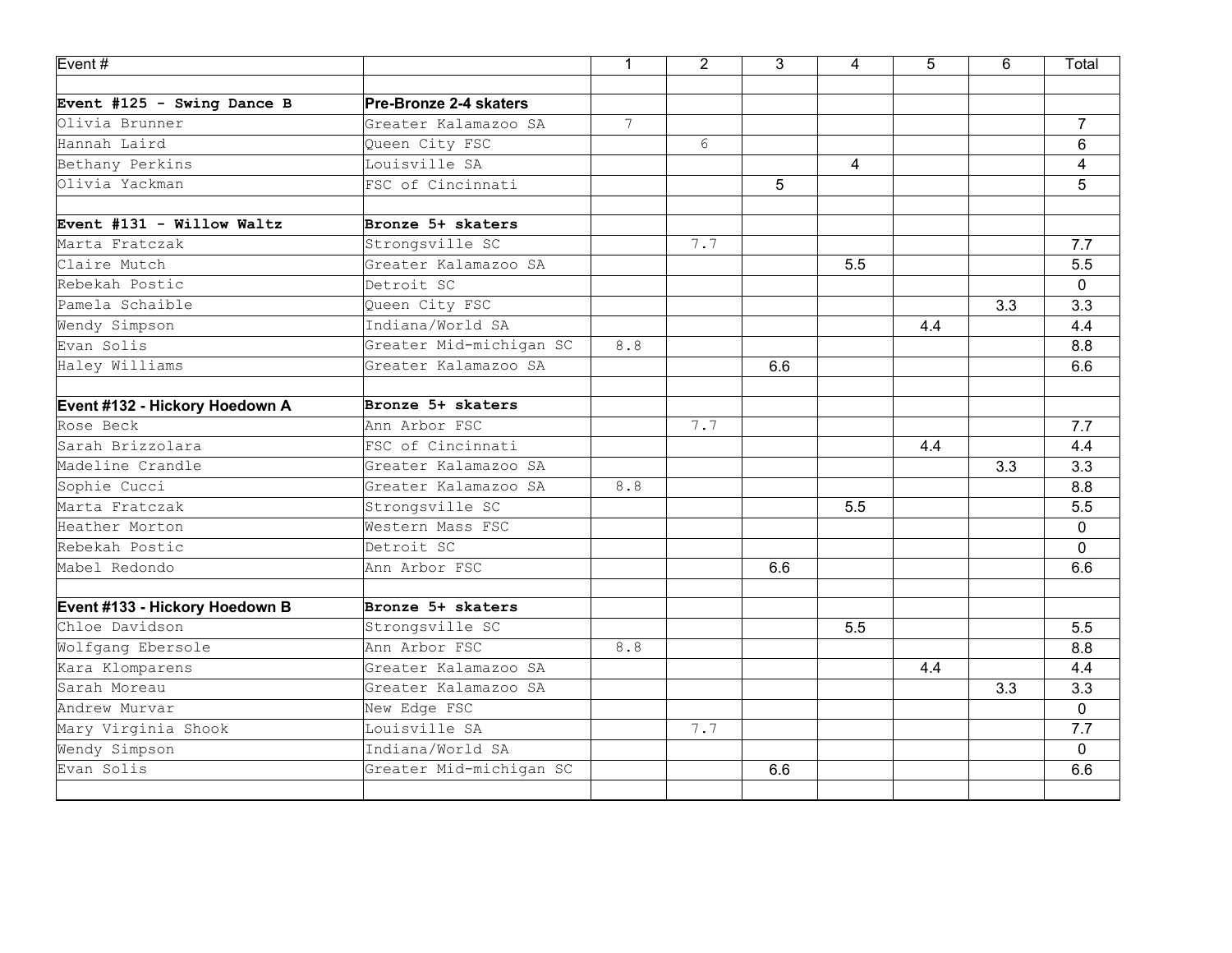| Event#                      |                         | $\mathbf{1}$ | $\overline{2}$ | $\overline{3}$ | 4   | 5   | 6   | Total          |
|-----------------------------|-------------------------|--------------|----------------|----------------|-----|-----|-----|----------------|
| Event #135 - Ten Fox A      | Bronze 5+ skaters       |              |                |                |     |     |     |                |
| Sophie Cucci                | Greater Kalamazoo SA    | 8.8          |                |                |     |     |     | 8.8            |
| Marta Fratczak              | Strongsville SC         |              | 7.7            |                |     |     |     | 7.7            |
| Kara Klomparens             | Greater Kalamazoo SA    |              |                |                | 5.5 |     |     | 5.5            |
| Claire Mutch                | Greater Kalamazoo SA    |              |                |                |     |     | 3.3 | 3.3            |
| Rebekah Postic              | Detroit SC              |              |                |                |     | 4.4 |     | 4.4            |
| Pamela Schaible             | Queen City FSC          |              |                |                |     |     |     | 0              |
| Mary Virginia Shook         | Louisville SA           |              |                | 6.6            |     |     |     | 6.6            |
| Event #136 - Ten Fox B      | Bronze 5+ skaters       |              |                |                |     |     |     |                |
| Sarah Brizzolara            | FSC of Cincinnati       |              |                | 6.6            |     |     |     | 6.6            |
| Madeline Crandle            | Greater Kalamazoo SA    |              |                |                | 5.5 |     |     | 5.5            |
| Chloe Davidson              | Strongsville SC         |              |                |                |     | 4.4 |     | 4.4            |
| Sarah Moreau                | Greater Kalamazoo SA    |              | 7.7            |                |     |     |     | 7.7            |
| Heather Morton              | Western Mass FSC        |              |                |                |     |     |     | 0              |
| Andrew Murvar               | New Edge FSC            |              |                |                |     |     | 3.3 | 3.3            |
| Wendy Simpson               | Indiana/World SA        |              |                |                |     |     |     | $\mathbf{0}$   |
| Evan Solis                  | Greater Mid-michigan SC | 8.8          |                |                |     |     |     | 8.8            |
| Event #138 - Fourteenstep A | Pre-Silver 2-4 skaters  |              |                |                |     |     |     |                |
| Riley Canner                | Indiana/World SA        |              |                | $\overline{7}$ |     |     |     | $\overline{7}$ |
| Mia Christ                  | Lakeland SC             |              |                |                | 6   |     |     | 6              |
| Wolfgang Ebersole           | Ann Arbor FSC           | 9            |                |                |     |     |     | 9              |
| Sarris Jones                | Greater Kalamazoo SA    |              | 8              |                |     |     |     | 8              |
| Event #139 - Fourteenstep B | Pre-Silver 5+ skaters   |              |                |                |     |     |     |                |
| Andrew Murvar               | New Edge FSC            |              |                |                | 6.6 |     |     | 6.6            |
| Rebekah Postic              | Detroit SC              |              |                |                |     | 5.5 |     | 5.5            |
| Renee Roberts               | Strongsville SC         | 9.9          |                |                |     |     |     | 9.9            |
| Evan Solis                  | Greater Mid-michigan SC |              | 8.8            |                |     |     |     | 8.8            |
| Scott Wenner                | Bowling Green SC        |              |                | 7.7            |     |     |     | 7.7            |
| Event #140 - European Waltz | Pre-Silver 5+ skaters   |              |                |                |     |     |     |                |
| Riley Canner                | Indiana/World SA        |              |                | 7.7            |     |     |     | 7.7            |
| Mia Christ                  | Lakeland SC             |              |                |                | 6.6 |     |     | 6.6            |
| Wolfgang Ebersole           | Ann Arbor FSC           | 9.9          |                |                |     |     |     | 9.9            |
| Sarris Jones                | Greater Kalamazoo SA    |              |                |                |     | 5.5 |     | 5.5            |
| Renee Roberts               | Strongsville SC         |              | 8.8            |                |     |     |     | 8.8            |
|                             |                         |              |                |                |     |     |     |                |